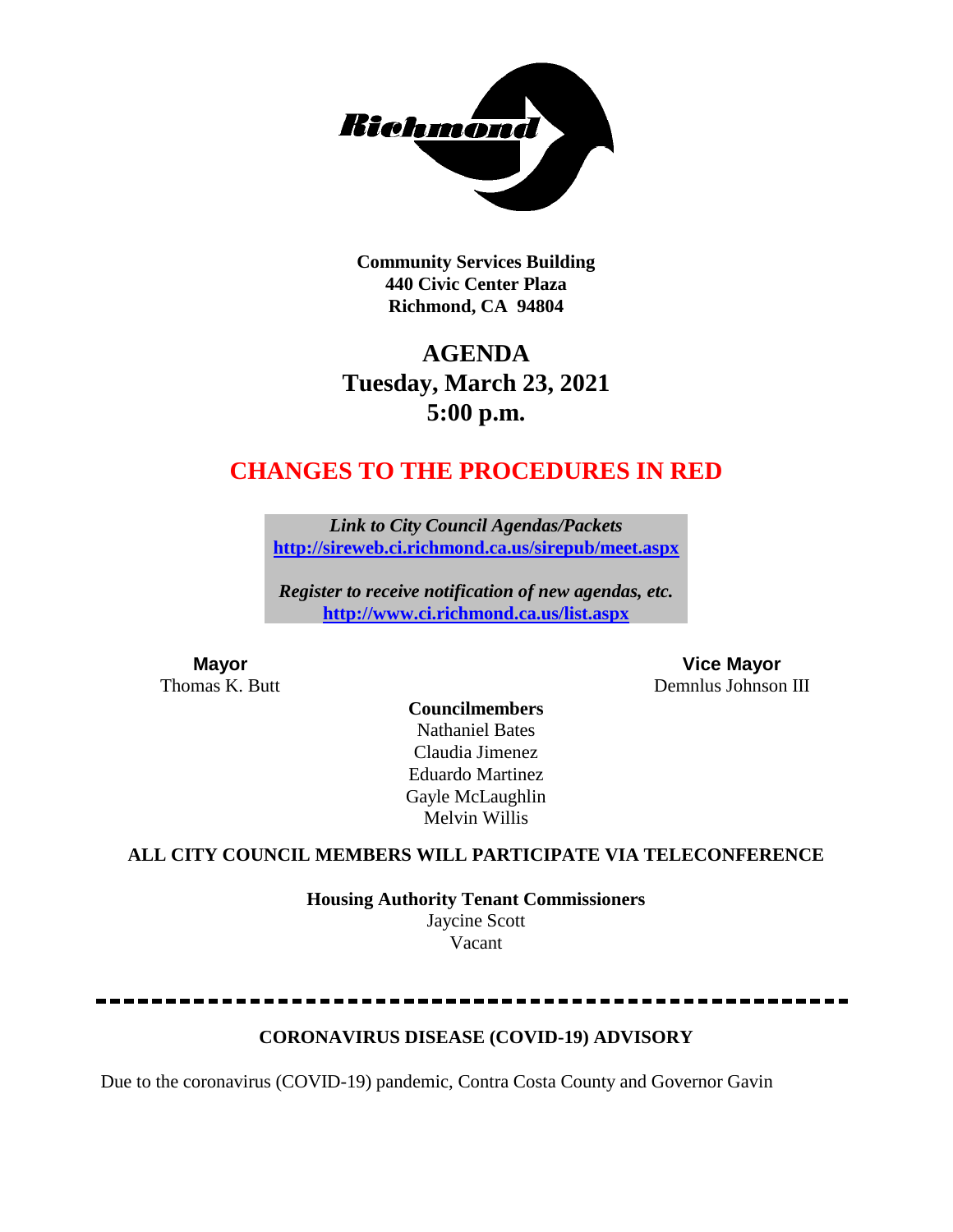Newsom have issued multiple orders requiring sheltering in place, social distancing, and reduction of person-to-person contact. Accordingly, Governor Gavin Newsom has issued executive orders that allow cities to hold public meetings via teleconferencing. Both **<https://www.coronavirus.cchealth.org/>** and **[http://www.ci.richmond.ca.us/3914/Richmond-](http://www.ci.richmond.ca.us/3914/Richmond-Coronavirus-Info)**

**[Coronavirus-Info](http://www.ci.richmond.ca.us/3914/Richmond-Coronavirus-Info)** provide updated coronavirus information.

DUE TO THE SHELTER IN PLACE ORDERS, attendance at the City of Richmond City Council meeting will be limited to Council members, essential City of Richmond staff, and members of the news media. Public comment will be confined to items appearing on the agenda and will be limited to the methods provided below. Consistent with Executive Order N-29-20, this meeting will utilize teleconferencing only. The following provides information on how the public can participate in this meeting.

#### **How to watch the meeting from home:**

- 1. KCRT Comcast Channel 28 or AT&T Uverse Channel 99
- 2. Livestream online at<http://www.ci.richmond.ca.us/3178/KCRT-Live>

#### **Public comment may be submitted by mail, email and/or Zoom video conference in the manner that follows; provided that no member of the public may submit more than one verbal comment per agenda item.**

- **1.** Via mail received by 1:00 p.m. the day of the meeting, sent to 450 Civic Center Plaza, 3rd Floor, Office of the Clerk, Richmond, CA 94804.
- **2.** Via email to [cityclerkdept@ci.richmond.ca.us](mailto:cityclerkdept@ci.richmond.ca.us) by 1:00 p.m. the day of the meeting.

Emails *MUST* contain in the subject line 1) public comments – Open Session prior to Closed Session; 2) public comments – Open Forum; or 3) public comments agenda item  $#$ [include the agenda item number]. All such email will be posted on-line and emailed to the City Council before the meeting is called to order. **No individual email will be read into the record. Due to the high volume of emails received, emails that do not contain the correct identifying information in the subject line may be overlooked and may not become part of the record. Email received after 1:00 p.m. will be posted on-line following the meeting as part of the supplemental materials attached to the meeting minutes.**

**3.** Via Zoom by video conference or by phone using the following link/call-in numbers – for Open Session and City Council:

**Please click the link below to join the webinar: <https://zoom.us/j/99312205643?pwd=MDdqNnRmS2k4ZkRTOWhlUldQOUF1Zz09> Passcode: ccmeeting**

**Or iPhone one-tap: US: +16699006833,,99312205643# or +13462487799,,99312205643# Or Telephone: Dial (for higher quality, dial a number based on your current location):**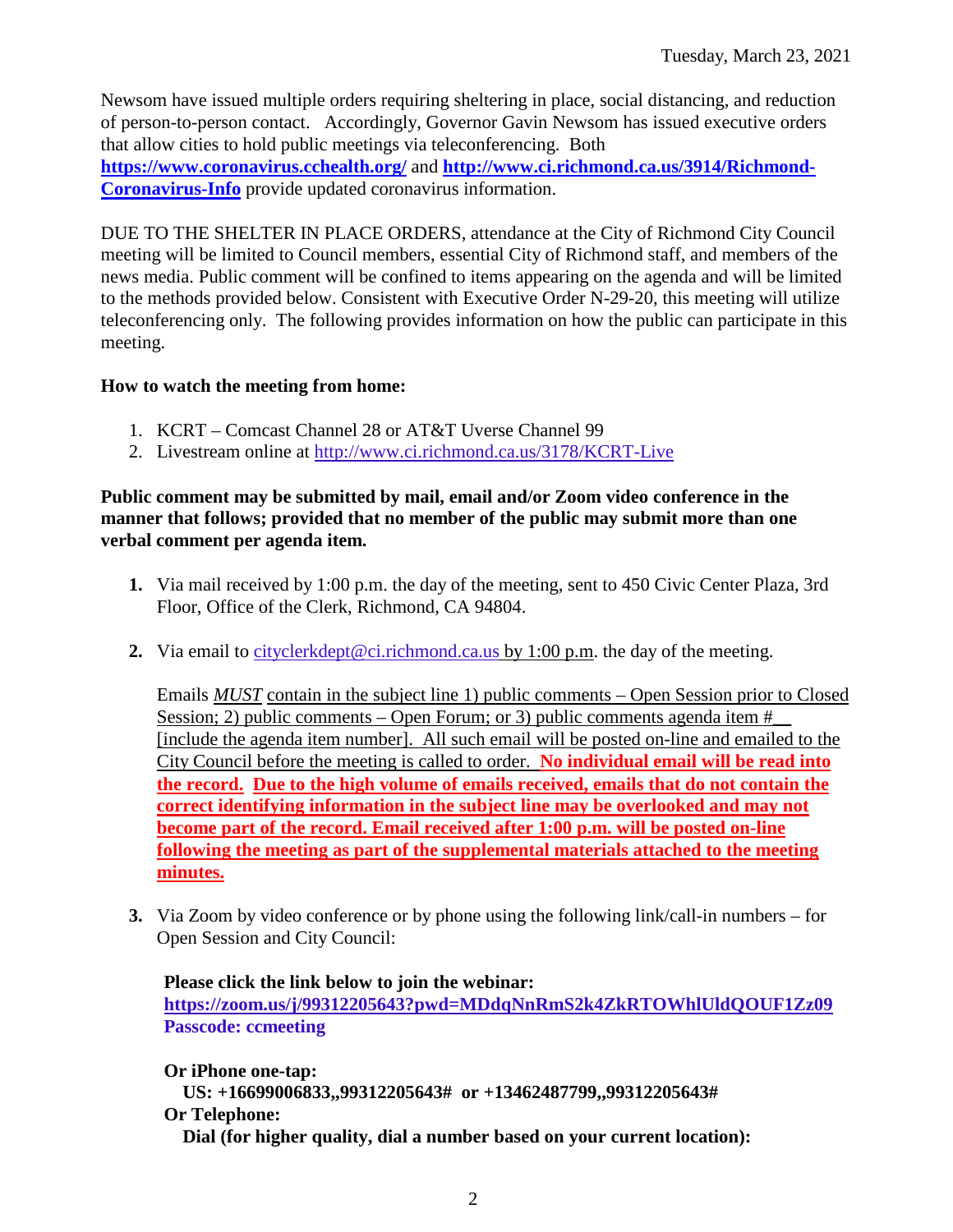#### Tuesday, March 23, 2021 **US: +1 669 900 6833 or +1 346 248 7799 or +1 253 215 8782 or +1 312 626 6799 or +1 929 205 6099 or +1 301 715 8592 Webinar ID: 993 1220 5643**

International numbers available: <https://zoom.us/u/aehrwCgISx>

a. To comment by video conference, click on the Participants button at the bottom of your screen and select the "**Raise Your Hand**" button to request to speak when Public Comment is being asked for. Speakers will be called upon in the order they select the "Raise Your Hand" feature. **When called upon, press the unmute button. After the allotted time, you will then be re-muted. \*\***

b. To comment by phone, you will be prompted to "Raise Your Hand" by pressing "**\*9**" to request to speak when Public Comment is asked for. **When called upon, you will be asked to unmuted by pressing \*6.** After the allotted time, you will then be re-muted. Instructions of how to raise your hand by phone are available at: [https://support.zoom.us/hc/en-us/articles/201362663 -Joining-a-meeting-by-phone.](https://support.zoom.us/hc/en-us/articles/201362663) \*\*

\*\***The mayor will announce the agenda item number and open public comment when appropriate. Individuals who would like to address the Council should raise their hand. The mayor will close public comment when public comment is concluded**.

**Open Forum for Public Comment:** Individuals who would like to address the City Council on matters not listed on the agenda or on items remaining on the consent calendar may do so under Open Forum.

*The City cannot guarantee that its network and/or the site will be uninterrupted. To ensure that the City Council receives your comments, you are strongly encouraged to submit your comments in writing in advance of the meeting.* 

#### **Record of all public comments:**

All public comments will be considered a public record, put into the official meeting record. All public comments will be available after the meeting as supplemental materials and will be posted as an attachment to the meeting minutes when the minutes are posted: [http://www.ci.richmond.ca.us/Archive.aspx?AMID=31.](http://www.ci.richmond.ca.us/Archive.aspx?AMID=31)

#### **Procedures for Removing Consent Calendar Items from the Consent Calendar**

Councilmembers and members of the public who wish to remove an item from the consent calendar must comply with the following procedures in order to remove an item from the consent calendar:

- 1. Telephone or email a City staff member who has knowledge of the subject matter by 2:00 p.m. on the day of meeting. Any staff member shown as an author of the agenda report for the particular item has knowledge of the subject matter and may be called.
- 2. Inform the City Clerk's Office by email at [cityclerkdept@ci.richmond.ca.us](mailto:cityclerkdept@ci.richmond.ca.us) or by phone at 510-620-6513, ext. 9, by 3:00 p.m. that they discussed the matter with staff with knowledge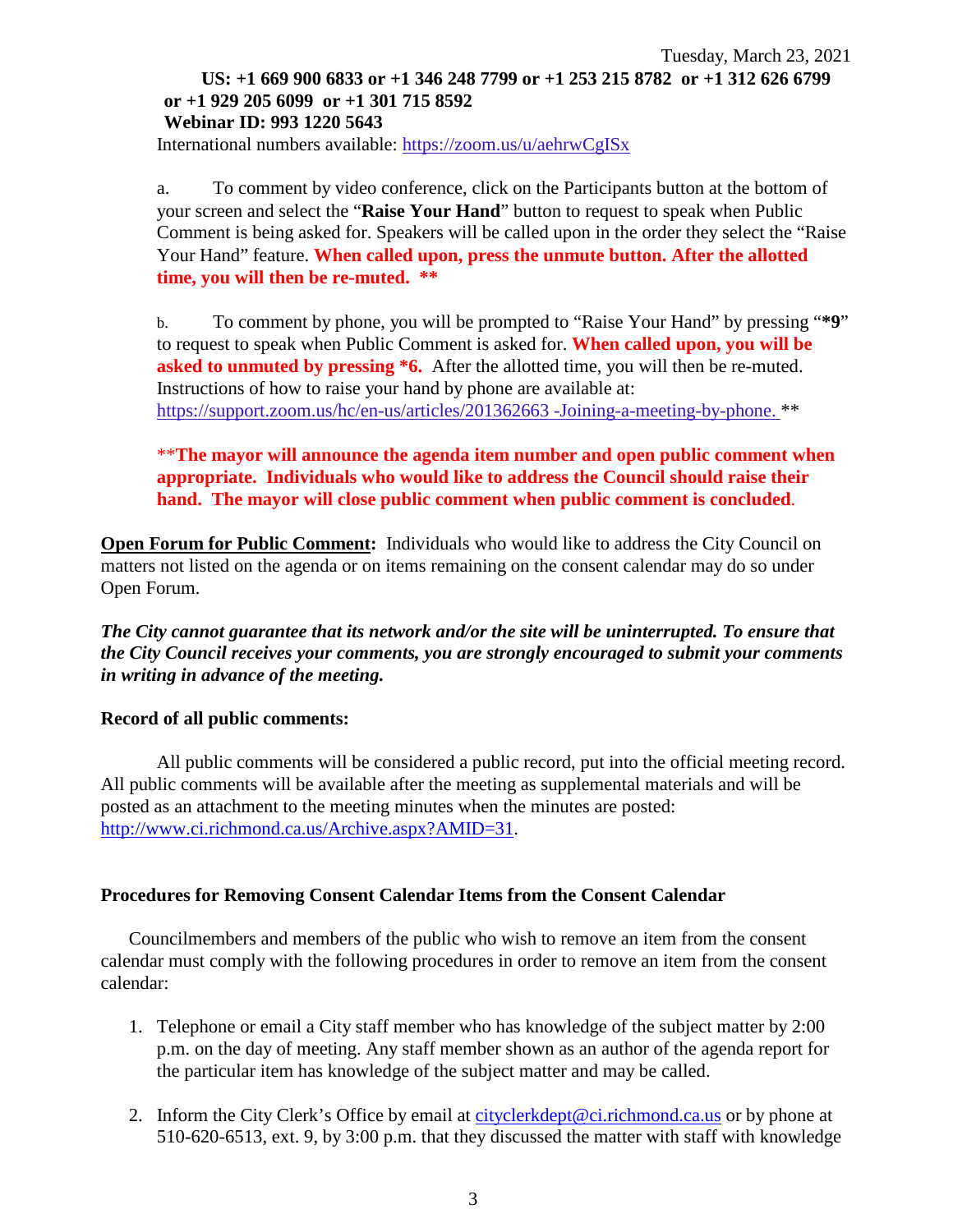Tuesday, March 23, 2021 of the subject matter and that such Councilmember or member of the public, nonetheless, desires the item to be removed from the consent calendar for discussion.

Staff will be informed by the City Clerk's Office as soon as reasonably practicable after notice of the request to remove the item from the consent calendar. Staff may attend the meeting remotely.

#### **Accessibility for Individuals with Disabilities**

Upon request, the City will provide for written agenda materials in appropriate alternative formats, or disability-related modification or accommodation, including auxiliary aids or services and sign language interpreters, to enable individuals with disabilities to participate in and provide comments at/related to public meetings. Please submit a request, including your name, phone number and/or email address, and a description of the modification, accommodation, auxiliary aid, service or alternative format requested at least two days before the meeting. Requests should be emailed to [cityclerkdept@ci.richmond.ca.us](mailto:cityclerkdept@ci.richmond.ca.us) or submitted by phone at 510-620-6513, ext. 9, or 510-620-6509. Requests made by mail to City Clerk's Office, City Council meeting, 450 Civic Center Plaza, Richmond, CA 94804 must be received at least two days before the meeting. Requests will be granted whenever possible and resolved in favor of accessibility.

#### **Effect of Advisory on In-person public participation**

During the pendency of the Executive Order N-29-20, the language in this Advisory portion of the agenda supersedes any language below in the meeting procedures contemplating in-person public comment.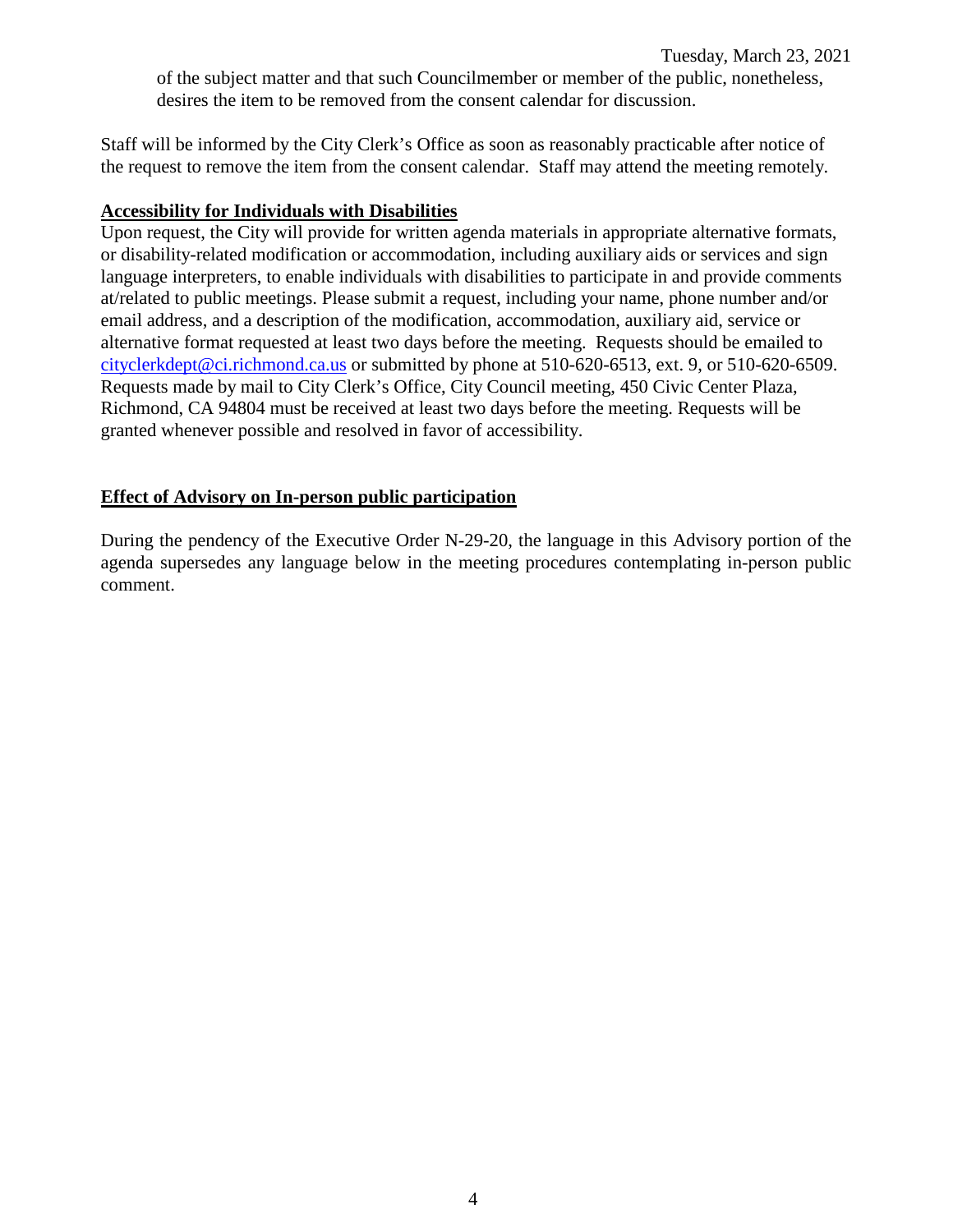# **MEETING PROCEDURES**

The City of Richmond encourages community participation at its City Council meetings and has established procedures that are intended to accommodate public input in a timely and time-sensitive way. As a courtesy to all members of the public who wish to participate in City Council meetings, please observe the following procedures:

**PUBLIC COMMENT ON AGENDA ITEMS:** Anyone who desires to address the City Council on items appearing on the agenda must complete and file a pink speaker's card with the City Clerk **prior** to the City Council's consideration of the item. Once the City Clerk has announced the item, no person shall be permitted to speak on the item other than those persons who have submitted their names to the City Clerk. Your name will be called when the item is announced for discussion. **Each speaker will be allowed up to TWO (2) MINUTES to address the City Council on NON-PUBLIC HEARING items listed on the agenda. Speakers are allowed up to THREE (3) minutes on PUBLIC HEARING items.**

**CONSENT CALENDAR:** Consent Calendar items are considered routine and will be enacted, approved or adopted by one motion unless a request for removal for discussion or explanation is received from the audience or the City Council. A member of the audience requesting to remove an item from the consent calendar that is sponsored by City staff must first complete a speaker's card and discuss the item with a City staff person who has knowledge of the subject material **prior** to filing the card with the City Clerk and **prior** to the City Council's consideration of Agenda Review. Councilmembers who request to remove an item from the consent calendar must do so during Agenda Review. An item removed from the Consent Calendar may be placed anywhere on the agenda following the City Council's agenda review.

**CONDUCT AT MEETINGS:** Richmond City Council meetings are limited public forums during which the City strives to provide an open, safe atmosphere and promote robust public debate. Members of the public, however, must comply with state law, as well as the City's laws and procedures and may not actually disrupt the orderly conduct of these meetings. The public, for example, may not shout or use amplifying devices, must submit comment cards and speak during their allotted time, may not create a physical disturbance, may not speak on matters unrelated to issues within the jurisdiction of the City Council or the agenda item at hand, and may not cause immediate threats to public safety.

**CITY HARASSMENT POLICY:** The City invites public comment and critique about its operations, including comment about the performance of its public officials and employees, at the public meetings of the City Council and boards and commissions. However, discriminatory or harassing comments about or in the presence of City employees, even comments by third parties, may create a hostile work environment, if severe or pervasive. The City prohibits harassment against an applicant, employee, or contractor on the basis of race, religious creed, color, national origin, ancestry, physical disability, medical condition, mental disability, marital status, sex (including pregnancy, childbirth, and related medical conditions), sexual orientation, gender identity, age or veteran status, or any other characteristic protected by federal, state or local law. In order to acknowledge the public's right to comment on City operations at public meetings, which could include comments that violate the City's harassment policy if such comments do not cause an actual disruption under the Council Rules and Procedures, while taking reasonable steps to protect City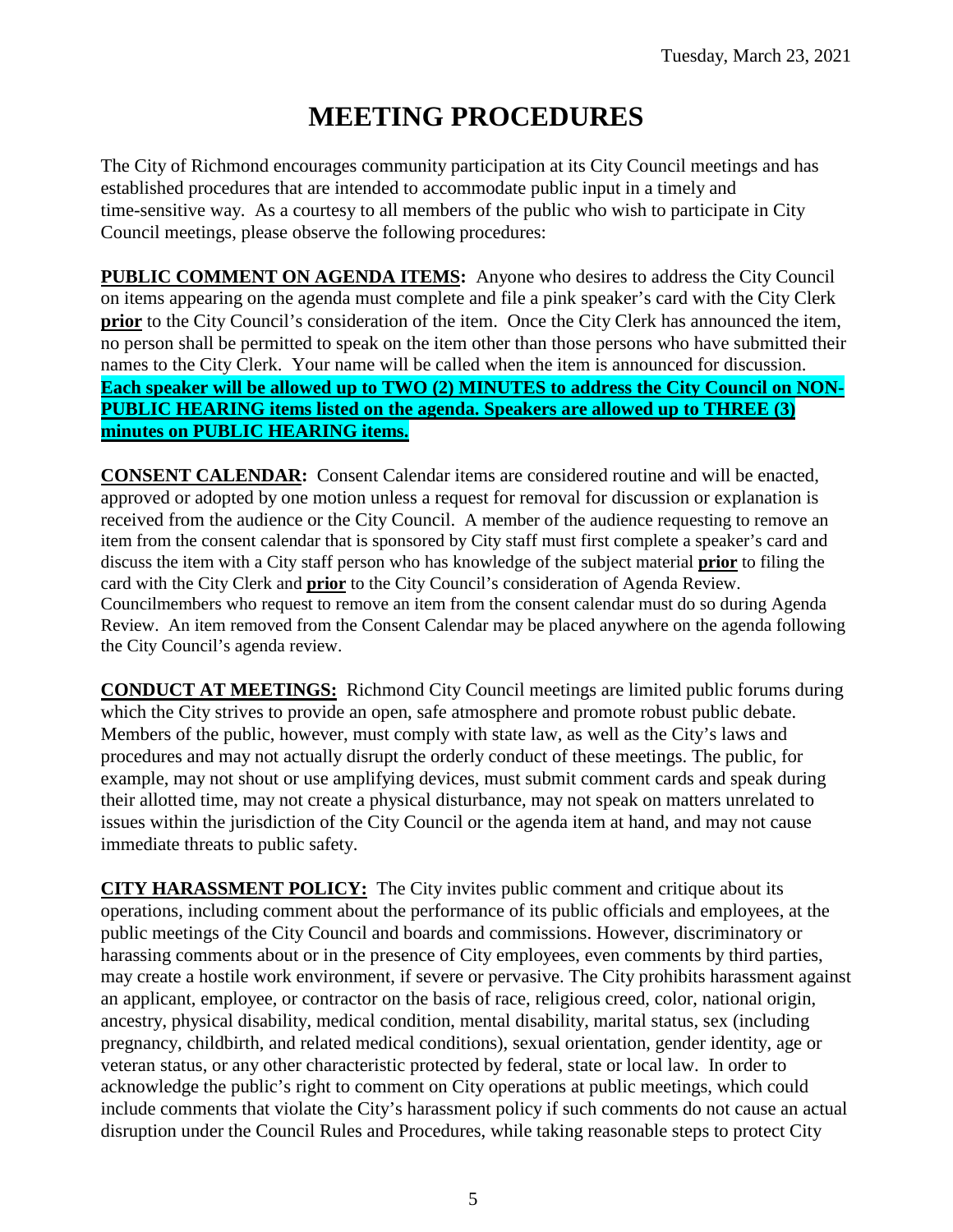employees from discrimination and harassment, City Boards and Commissions shall adhere to the following procedures. If any person makes a harassing remark at a public meeting that violates the above City policy prohibiting harassment, the presiding officer of the meeting may, at the conclusion of the speaker's remarks and allotted time: (a) remind the public that the City's Policy Regarding Harassment of its Employees is contained in the written posted agenda; and (b) state that comments in violation of City policy are not condoned by the City and will play no role in City decisions. If any person makes a harassing remark at a public meeting that violates the above City policy, any City employee in the room who is offended by remarks violating the City's policy is excused from attendance at the meeting. No City employee is compelled to remain in attendance where it appears likely that speakers will make further harassing comments. If an employee leaves a City meeting for this reason, the presiding officer may send a designee to notify any offended employee who has left the meeting when those comments are likely concluded so that the employee may return to the meeting. The presiding officer may remind an employee or any council or board or commission member that he or she may leave the meeting if a remark violating the City's harassment policy is made. These procedures supplement the Council Rules and Procedures relating to disruption of orderly conduct at Council meetings.

Any law enforcement officer on duty or whose service is commanded by the presiding officer shall be Sergeant-at-Arms of the Council meetings. He/she, or they, shall carry out all orders and instructions given by the presiding officer for the purpose of maintaining order and decorum at the Council meetings (City Council Rules of Procedure and Order Section III F, RMC Section 2.12.030).

**\*\*\*\*\*\*\*\*\*\*\*\*\*\*\*\*\*\*\*\*\*\*\*\*\*\*\*\*\*\*\*\*\*\*\*\*\*\*\*\*\*\*\*\*\*\*\*\*\*\*\*\*\*\*\*\*\*\***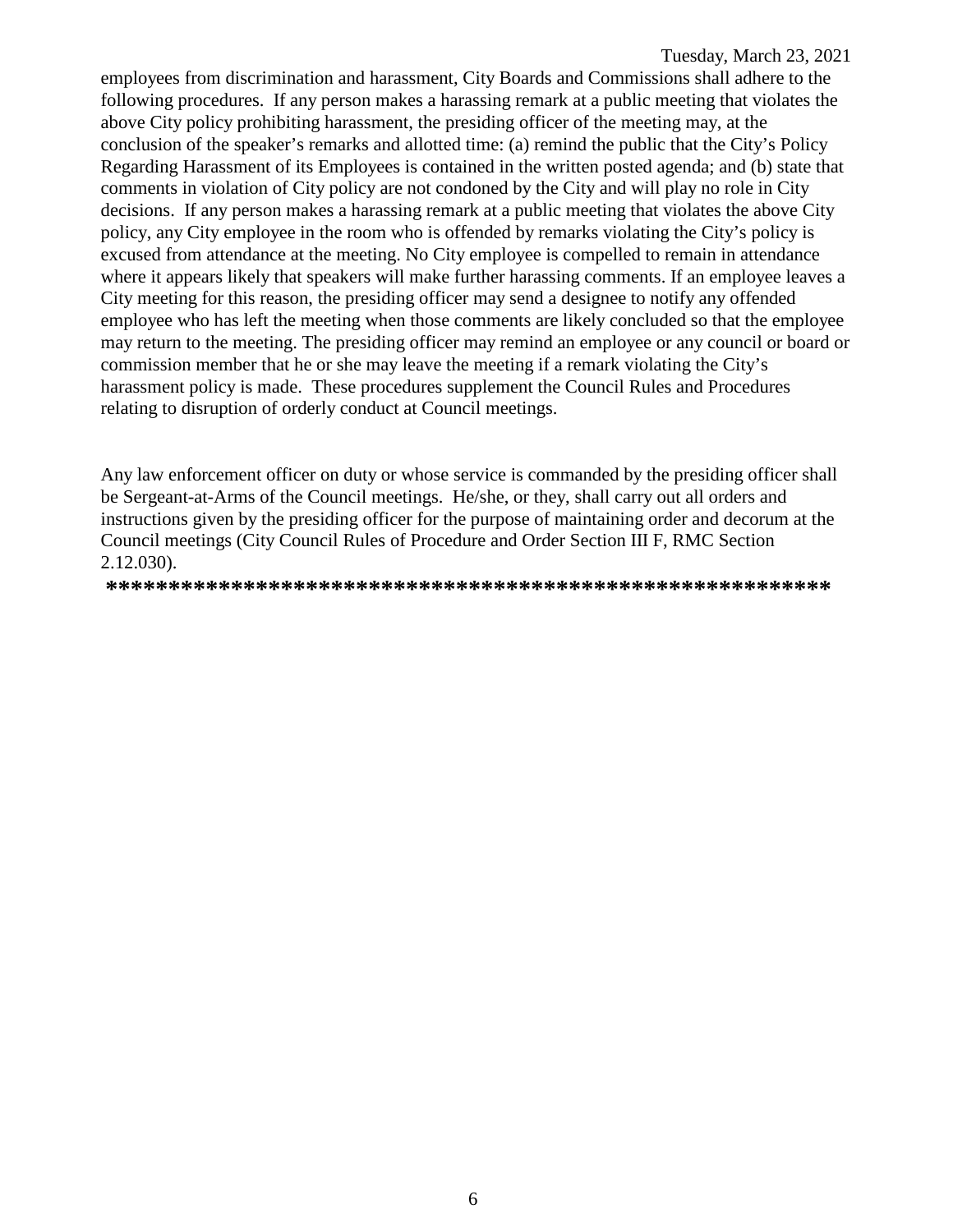## **OPEN SESSION TO HEAR PUBLIC COMMENT BEFORE CLOSED SESSION**

5:00 p.m.

#### **A. ROLL CALL**

Public Comment Instructional Video

#### **CITY COUNCIL**

PUBLIC EMPLOYEE PERFORMANCE EVALUATION (Government Code Section 54957):

Title: City Attorney

CONFERENCE WITH LEGAL COUNSEL - EXISTING LITIGATION (paragraph (1) of Subdivision [d] of Government Code Section 54956.9):

Eric Reason, et al. v. Virgil Thomas, et al.

#### **B. PUBLIC COMMENT BEFORE CLOSED SESSION**

#### **C. ADJOURN TO CLOSED SESSION**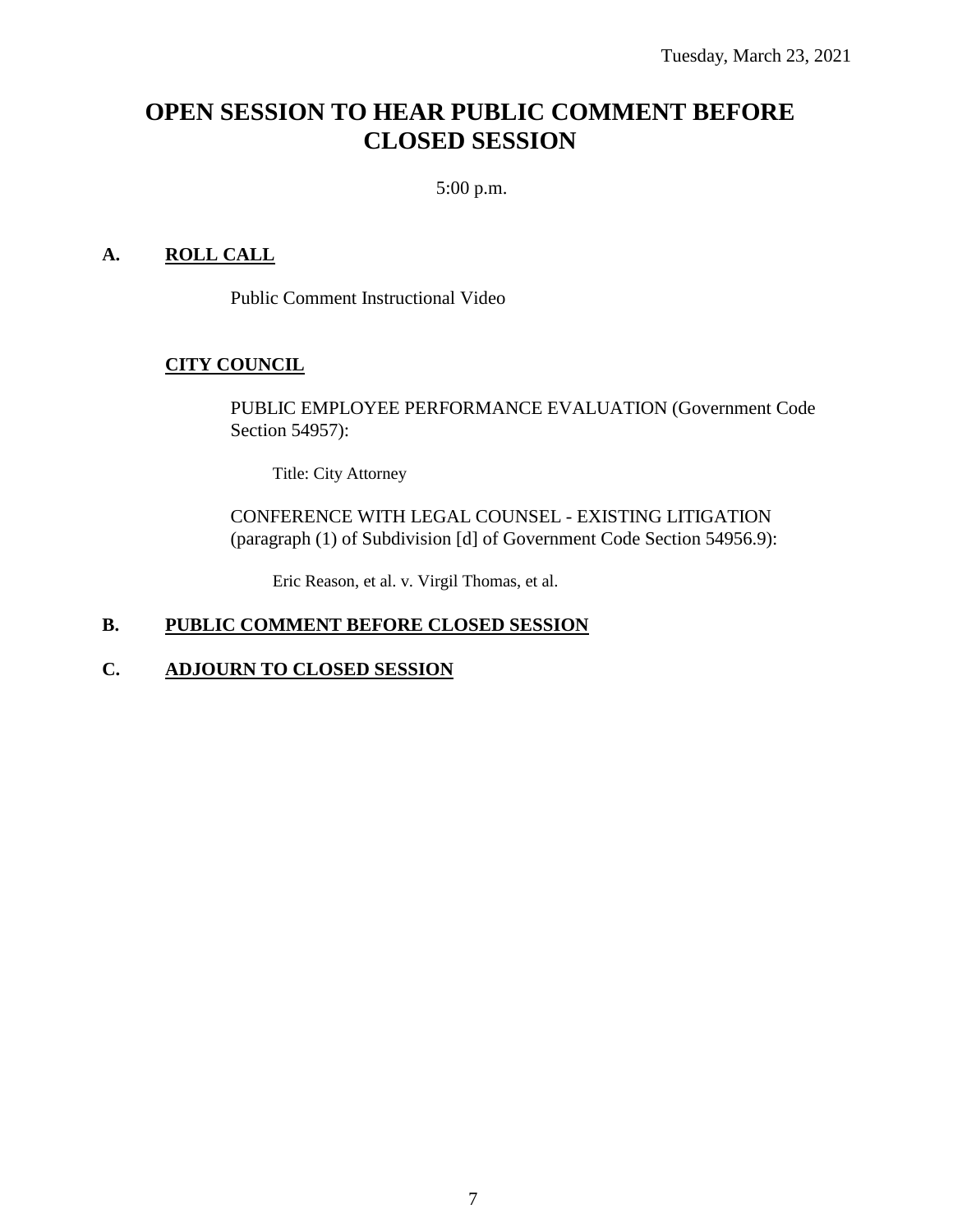# **REGULAR MEETING OF THE RICHMOND CITY COUNCIL**

6:30 p.m.

#### **A. ROLL CALL**

#### **B. PUBLIC COMMENT INSTRUCTIONAL VIDEO**

#### **C. STATEMENT OF CONFLICT OF INTEREST**

#### **D. AGENDA REVIEW**

#### **E. PROCLAMATIONS**

**E-1.** PROCLAMATION declaring March 22, 2021 as the Day of Hope and Healing in the City of Richmond - Office of the Mayor (Mayor Tom Butt 620-6503).

#### **F. REPORT FROM THE CITY ATTORNEY OF FINAL DECISIONS MADE DURING CLOSED SESSION**

#### **G. REPORT FROM THE CITY MANAGER**

#### **H. OPEN FORUM FOR PUBLIC COMMENT**

#### **I. STUDY AND ACTION SESSION**

- **I-1.** RECEIVE a presentation from Management Partners on the development of a 10-year financial forecast and an interactive budget dashboard tool designed to help understand and address Richmond's current and future fiscal challenges - City Manager's Office (Laura Snideman/LaShonda White/Belinda Brown 620- 6512).
- **I-2.** APPROVE appointments for the Mayor and Councilmembers to Regional Committees, Ad-Hoc Committees and Liaison Positions for the year of 2021 - Office of the Mayor (Mayor Tom Butt 620-6503). **This item was continued from the March 16, 2021, meeting.**
- **I-3.** ADOPT an urgency ordinance enacting a temporary moratorium on certain evictions of residential tenants in Richmond impacted by the COVID-19 pandemic through the state of the local emergency and 60 days thereafter, or in the alternative, INTRODUCE an ordinance (first reading) enacting a temporary moratorium on certain evictions of residential tenants in Richmond impacted by the COVID-19 pandemic through the state of the local emergency and 60 days thereafter - Councilmembers Gayle McLaughlin (620-6636) and Melvin Willis (412-2050).